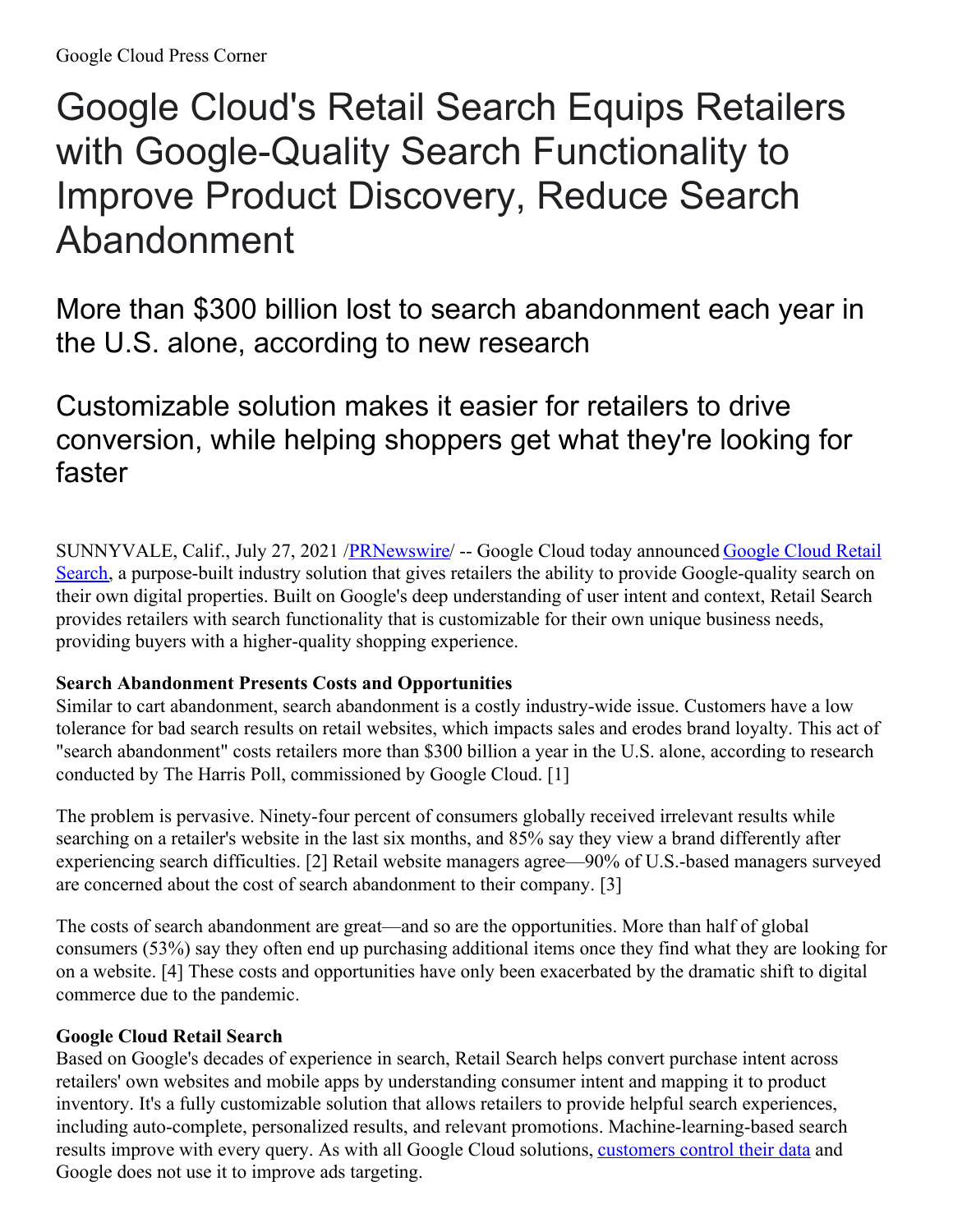"Providing quality search results is an industry-wide challenge," said Srikanth Belwadi, Group Product Manager at Google Cloud. "While traditional search platforms are keyword-based, Google's semantic understanding of query intent enables retailers to dramatically improve experiences for customers with learning-based search. Retail Search helps get shoppers what they want faster, leading to higher conversion rates and happier consumers."

Retail Search is a fully managed service as a part of Product [Discovery](https://c212.net/c/link/?t=0&l=en&o=3240065-1&h=607823962&u=https%3A%2F%2Fcloud.google.com%2Fsolutions%2Fretail-product-discovery&a=Product+Discovery+Solutions+for+Retail) Solutions for Retail, a suite of solutions that help retailers enhance their ecommerce capabilities and deliver personalized consumer experiences. Google Cloud's unified Retail API allows developers to easily implement and integrate with other Product Discovery Solutions, such as Recommendations AI and Vision Product Search. This makes it easy to implement features like personalized recommendations, image-based search, and product browsing, as well as to turn on future capabilities to stay at the forefront of digital retail.

#### **Customers Reducing Search Abandonment with Retail Search**

Retailers like Macy's are seeing a reduction in search abandonment and an increase in conversion rates after implementing Retail Search on their digital properties.

"Understanding our customers' needs and being able to deliver results seamlessly is critical to providing an enjoyable shopping experience," said Jilberto Soto, director of product management, search at Macy's. "After a successful pilot which showed improved click-through rates and revenue per visit, we are excited to partner more closely with Google Cloud to continue to provide the experience our customers expect."

Grid [Dynamics](https://c212.net/c/link/?t=0&l=en&o=3240065-1&h=159260449&u=https%3A%2F%2Fwww.griddynamics.com%2F&a=Grid+Dynamics) and [SADA](https://c212.net/c/link/?t=0&l=en&o=3240065-1&h=1500836690&u=https%3A%2F%2Fsada.com%2F&a=SADA) are available to implement Retail Search for retailers globally. "With the acceleration of ecommerce and evolving consumer expectations, retailers must have access to real-time data to pivot quickly and address sudden shifts in consumer buyer behavior," said Dana Berg, chief operating officer, SADA. "The ability for retailers to provide quality search on their own digital properties fuels personalization and contributes to an increase in conversion rates."

Retailers can further improve customer experiences by using Retail Search in conjunction with the full suite of Product [Discovery](https://c212.net/c/link/?t=0&l=en&o=3240065-1&h=1862692648&u=https%3A%2F%2Fcloud.google.com%2Fsolutions%2Fretail-product-discovery&a=Product+Discovery+solutions) solutions, including Google Cloud [Recommendations](https://c212.net/c/link/?t=0&l=en&o=3240065-1&h=3885343388&u=https%3A%2F%2Fcloud.google.com%2Frecommendations&a=Google+Cloud+Recommendations+AI) AI to improve product recommendations. Retail Search is now in private GA – please [contact](https://c212.net/c/link/?t=0&l=en&o=3240065-1&h=3306837176&u=https%3A%2F%2Fcloud.google.com%2Fcontact&a=contact+us) us or reach out to your Google Cloud representative to learn more and enable your account.

#### **Additional Resources**

- IKEA Retail (Ingka Group) increases Global Average Order Value for eCommerce by 2% with [Recommendations](https://c212.net/c/link/?t=0&l=en&o=3240065-1&h=3899848962&u=https%3A%2F%2Fcloud.google.com%2Fblog%2Fproducts%2Fai-machine-learning%2Fikea-uses-google-cloud-recommendations-ai&a=IKEA+Retail+(Ingka+Group)+increases+Global+Average+Order+Value+for+eCommerce+by+2%25+with+Recommendations+AI) AI
- Hey [Google,](https://c212.net/c/link/?t=0&l=en&o=3240065-1&h=1781488760&u=https%3A%2F%2Fcloud.google.com%2Fblog%2Ftopics%2Fretail%2Fthe-three-pillars-of-the-future-of-retail&a=Hey+Google%2C+show+me+the+future+of+retail) show me the future of retail
- Learn more about Google Cloud's [solutions](https://c212.net/c/link/?t=0&l=en&o=3240065-1&h=1306288241&u=https%3A%2F%2Fcloud.google.com%2Fsolutions%2Fretail&a=Google+Cloud%27s+solutions+for+Retailers) for Retailers
- Keep up with the latest Google Cloud news on our [newsroom](https://c212.net/c/link/?t=0&l=en&o=3240065-1&h=3440419709&u=https%3A%2F%2Fcloud.google.com%2Fpress-releases&a=newsroom) and [blog](https://c212.net/c/link/?t=0&l=en&o=3240065-1&h=778662620&u=https%3A%2F%2Fcloud.google.com%2Fblog%2F&a=blog)

#### **About Google Cloud**

Google Cloud accelerates organizations' ability to digitally transform their business with the best infrastructure, platform, industry solutions and expertise. We deliver enterprise-grade solutions that leverage Google's cutting-edge technology – all on the cleanest cloud in the industry. Customers in more than 200 countries and territories turn to Google Cloud as their trusted partner to enable growth and solve their most critical business problems.

#### **Citations and Research Methodology**

To arrive at these figures, The Harris Poll surveyed consumers globally and in the U.S., as well as website managers in the U.S.